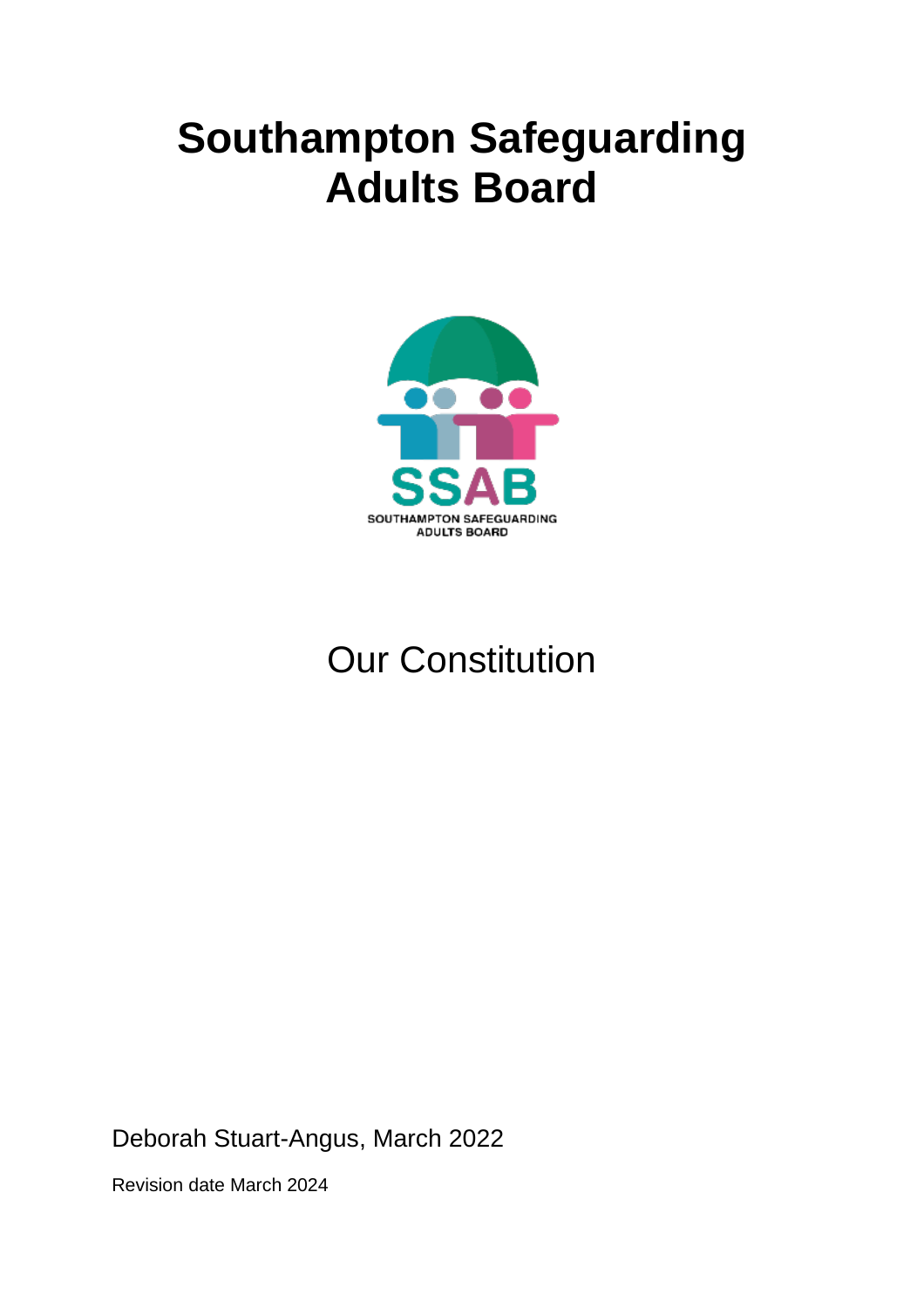#### **Contents**

| Statutory Basis of Southampton Safeguarding Adults Board (SSAB) | 3  |
|-----------------------------------------------------------------|----|
| Purpose                                                         | 3  |
| The Nolan Principles                                            | 5  |
| Membership                                                      | 5  |
| Procedures                                                      | 6  |
| Role of The Independent Chair                                   | 7  |
| Voting                                                          | 7  |
| <b>Board Structure</b>                                          | 8  |
| <b>Advisers</b>                                                 | 9  |
| Information Sharing and SSAB' statutory powers                  | 9  |
| The Adult Safeguarding Strategy for Southampton                 | 9  |
| The Annual Report                                               | 10 |
| <b>Finances</b>                                                 | 10 |
| <b>Disputes</b>                                                 | 11 |
| <b>Data Protection</b>                                          | 12 |
| <b>Constitutional Review</b>                                    | 12 |

#### **Appendices**

| Appendix 1 - The Nolan Principles               | 12 |
|-------------------------------------------------|----|
| Appendix 2 - Board Structure                    | 13 |
| Appendix 3 - Terms of Reference of Subgroups    | 13 |
| Appendix 4 – Membership                         | 13 |
| Appendix 5 - Appraisal of the Independent Chair | 14 |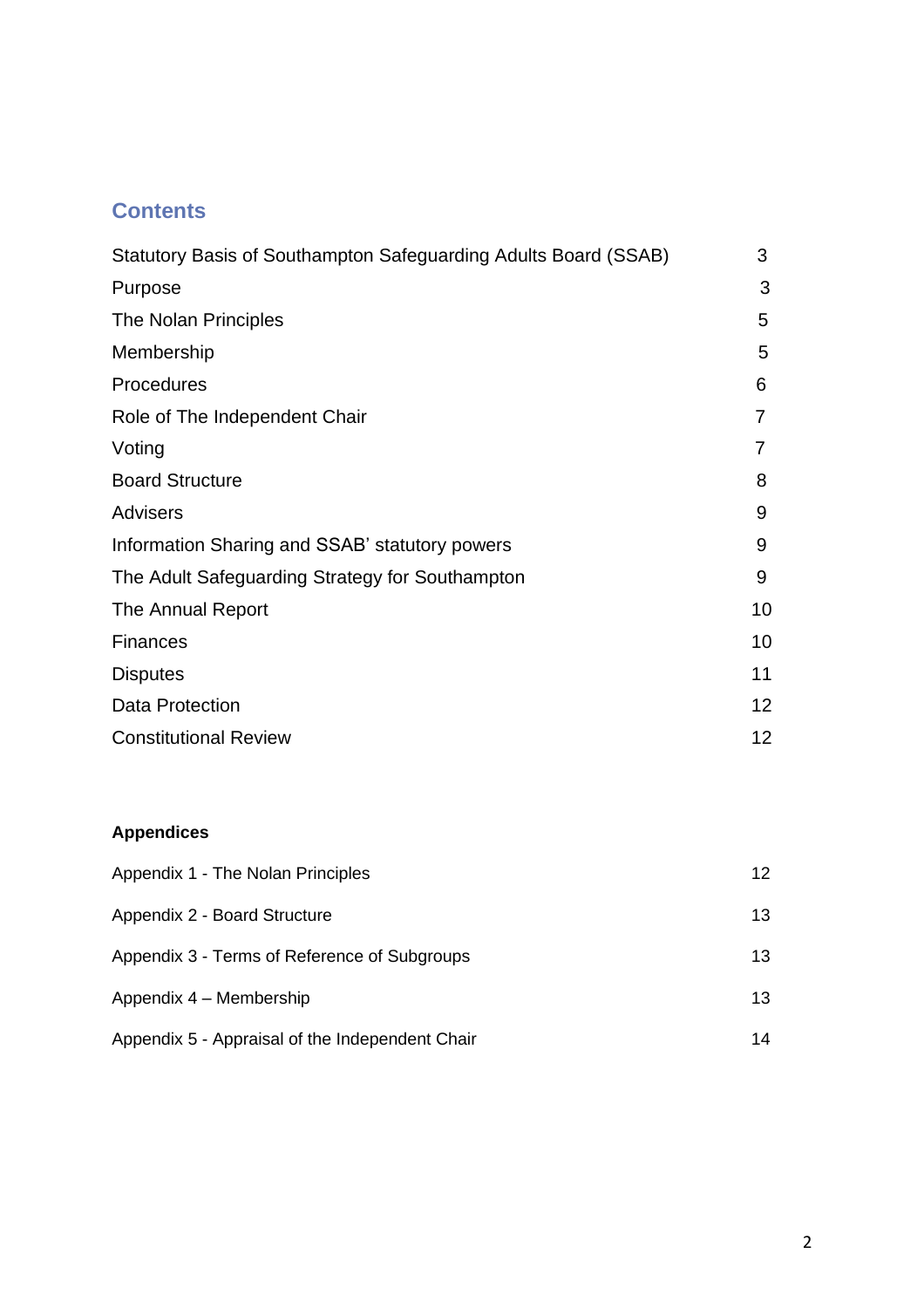### *1. Statutory Basis*

1.1 The Southampton Safeguarding Adults Board will work through the representation from all sectors from our partnership to deliver its Strategic Plan, as well as utilising specialist knowledge and expertise within those agencies to inform its work.

1.2 The Southampton Safeguarding Adults Board (the Board) is established under Section 43 of the Care Act 2014 as a statutory mechanism for agreeing how the relevant partner agencies within the Southampton City Council area co-operate to safeguard and promote the welfare, dignity and respect of adults and ensure the effectiveness of work undertaken in this area. The SSAB is also committed to working closely with the Safeguarding Adult Boards of Hampshire, Portsmouth, and the Isle of Wight. The four Boards across the region are commonly referred to as 4LSAB.

1.3 SSAB will have due regard to the legislation currently in place in fulfilling its purpose.

#### *2. Purpose*

2.1 The overarching purpose of Southampton Safeguarding Adults Board is to seek assurance that local safeguarding arrangements and partners, seek to ensure that people can live safe lives, and act to help and protect adults in its area who:

- have needs for care and support (whether or not the local authority is meeting any of those needs)
- is experiencing, or is at risk of, abuse or neglect, and
- as a result of those needs is unable to protect himself or herself against the abuse or neglect, or the risk of it,

and it is felt that the local authority must make (or cause to be made) whatever enquiries it thinks necessary to enable it to decide whether action should be taken in the adult's case and, if so, what, and by whom.

2.2 The Board will promote a collaborative and pro-active approach amongst its members by co-ordinating and ensuring their effectiveness in achieving this objective whether by direct provision of services or by a commissioning process. The Board will apply an appropriate level of challenge to its own activities and to those of its members in their safeguarding role.

Specifically, it will:

• identify the role, responsibility, authority, and accountability with regard to the action each agency and professional group should take to ensure the protection of adults with care and support needs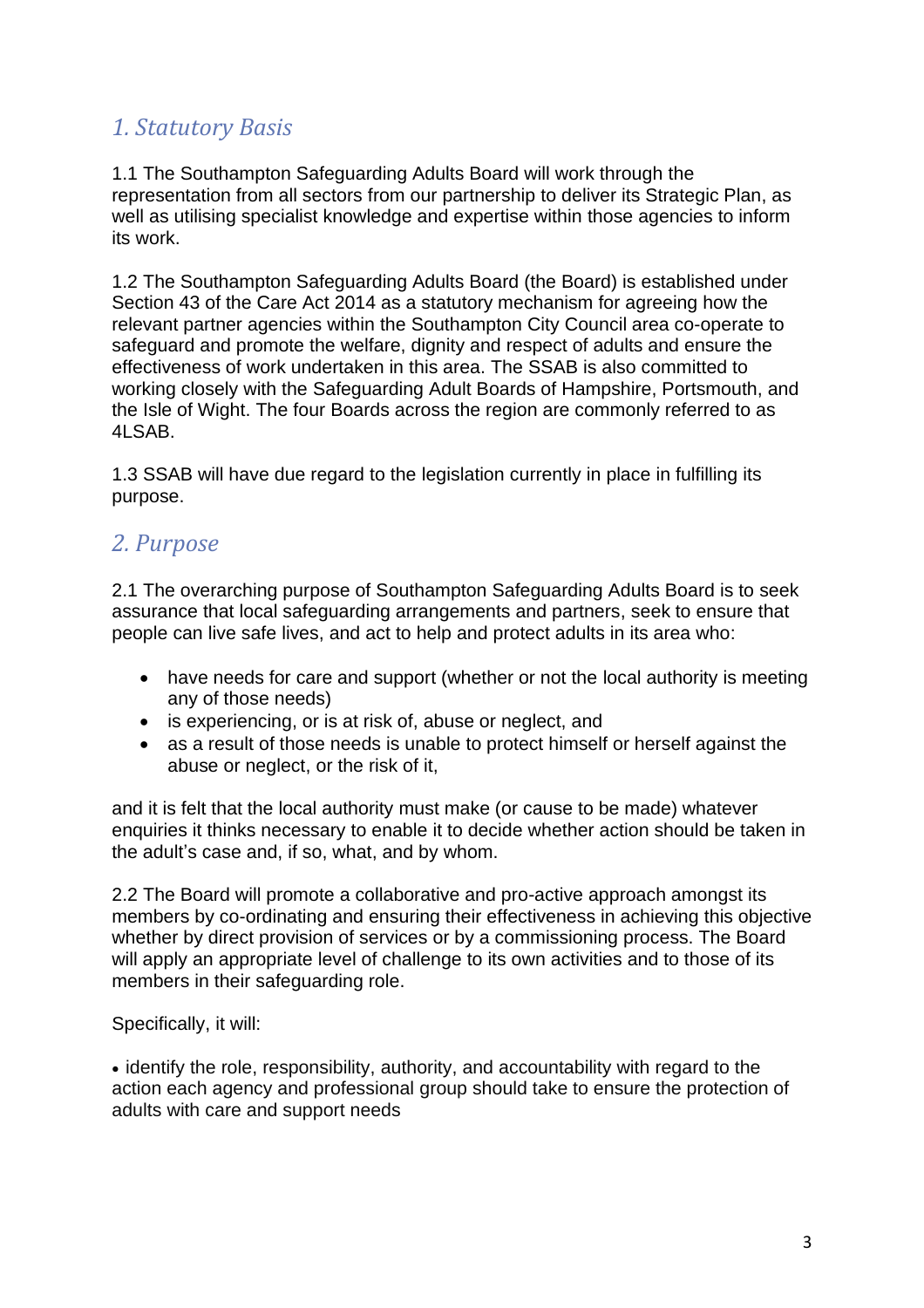• receive analysed data from partners regarding safeguarding activity and use this data to increase the SSAB's understanding of prevalence of abuse and neglect locally that builds up a picture over time

• establish how it will hold partners to account and gain assurance of the effectiveness of its arrangements via peer review and quality audit.

• establish mechanisms for developing policies and strategies for protecting adults with care and support needs, which should be formulated, not only in collaboration and consultation with all relevant agencies but also where possible and appropriate, take account of the views of those adults, their families, advocates and or their carer representatives.

• ensure that a Safeguarding Strategy is in place, to prioritise prevention; quality assurance and learning, in order to reduce instances of abuse and neglect, and which takes into account the impact of issues such as race, ethnicity, religion, gender/gender and sexual orientation, age, disadvantage and disability.

• formulate multi-agency policy and procedure shared with and across 4LSAB to assist all partners to deploy their arrangements for managing adult safeguarding and maintain their lawful compliance

• identify types of circumstances that give grounds for concern within the 4LSAB Adult Safeguarding Policy and Procedures, including when a referral to the local authority should be made.

• balance the requirements of confidentiality with the consideration that, to protect adults at risk, it may be necessary to share information on a 'need-to-know basis' and as a lawful requirement under the duty to co-operate as set out within the Care Act 2014.

• identify mechanisms for monitoring and reviewing the implementation and impact of policy, procedures, and learning.

• carry out a Safeguarding Adult Review (SAR) if a case meets the statutory criteria to do so or determine associated decision making, in the event of the Board using its powers to order a discretionary Safeguarding Adult Review, if organisations could have worked better together to safeguard an adult at risk.

• produce an Annual Report and share this appropriately across the partnership

• evidence how members have used challenge effectively with one another and held other boards to account, for example in the delivery of SAR recommendations

• promote multi-agency working and aim to consider specialist training that may be required, within budgetary constraints, taking into account relevant opportunities to jointly commission with other Boards.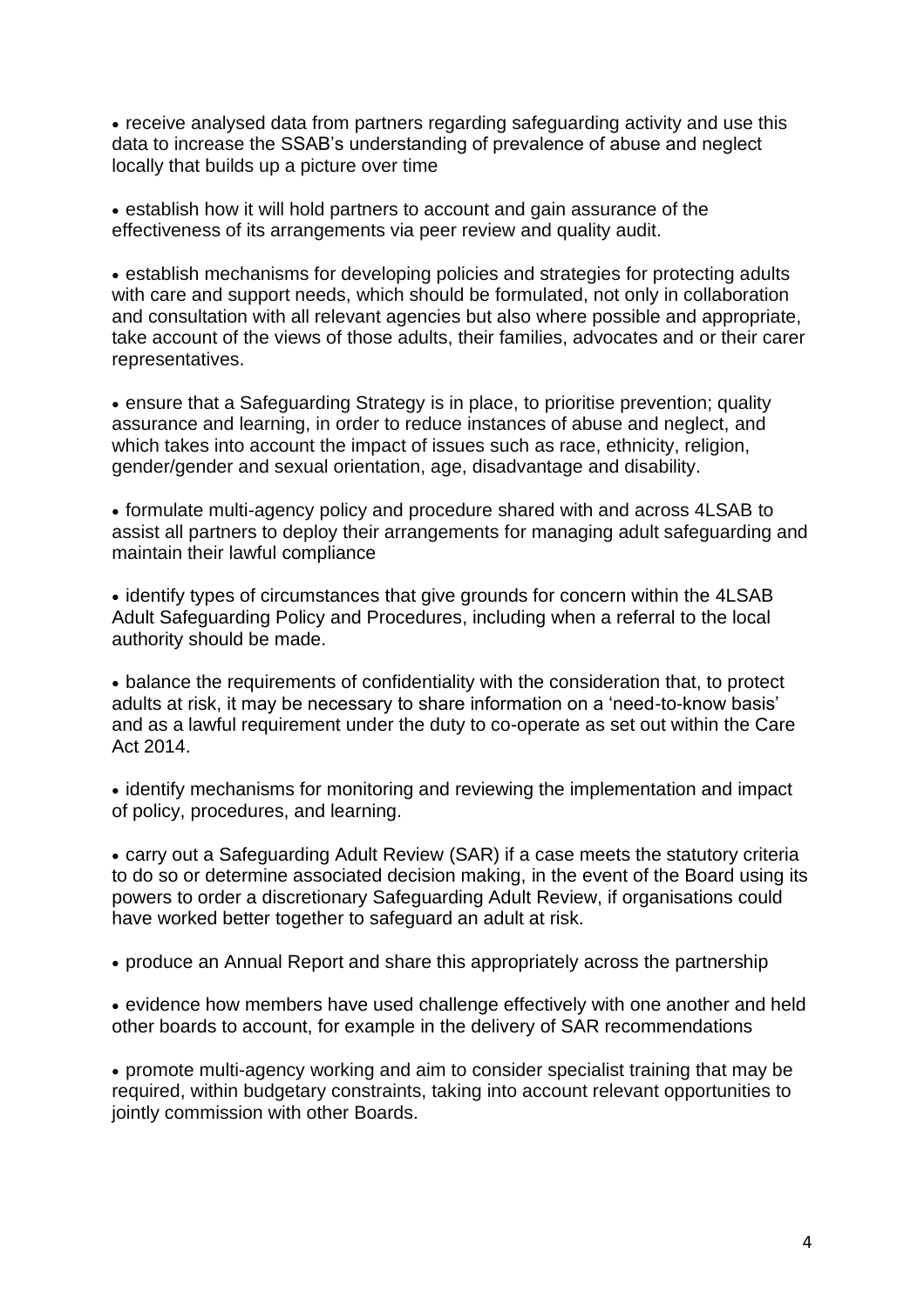## *3. The Nolan Principles & Declarations of Interest*

3.1 All officers and members of the SSAB shall have regard to the Nolan Principles of public life, as set out in Appendix 1.

3.2 If at any time, a Board Member has a personal interest in any matter being considered by the Board he/she shall declare the existence and nature of that interest to his/her agency and to the Independent Chair of the Board. Declarations of interest will be recorded.

3.3 Where an interest is potentially prejudicial, steps will be taken to ensure the individual concerned has no involvement in decision making in relation to the matter in question.

### *4. Membership*

4.1 As set out in Schedule 2 of the Care Act, the following are statutory members of the SSAB:

- Southampton City Council
- The Executive Director of Nursing representative of the local Integrated Care System/Clinical Commissioning Group
- The Chief Officer of Police for Southampton City Council area

4.2 In addition to the statutory members, agencies will be invited to join SSAB as deemed appropriate by the 3 statutory members and the Independent chair. Details of membership is published in the Annual Report.

4.3 Each statutory agency will have the responsibility for ensuring that an appropriate representative is identified to serve on the Board. The representative must be a person whom the agency considers having the required skills and experience and who carries known and agreed delegated authority for decision making.

4.4 Membership shall be at a senior level and specifically Board members must be able to:

- Speak for their agency or sector with authority and be fully representative
- Commit to budgetary arrangements or enable commitment to be discussed
- Hold their agency or sector to account
- Commit their agency on policy and practice
- Present issues clearly in writing and in person
- Be experienced in the work of their agency
- Be knowledgeable about the local area and population
- Explain their agencies priorities
- Have a thorough understanding of abuse and neglect and its impact
- Understand the pressures facing front line practitioners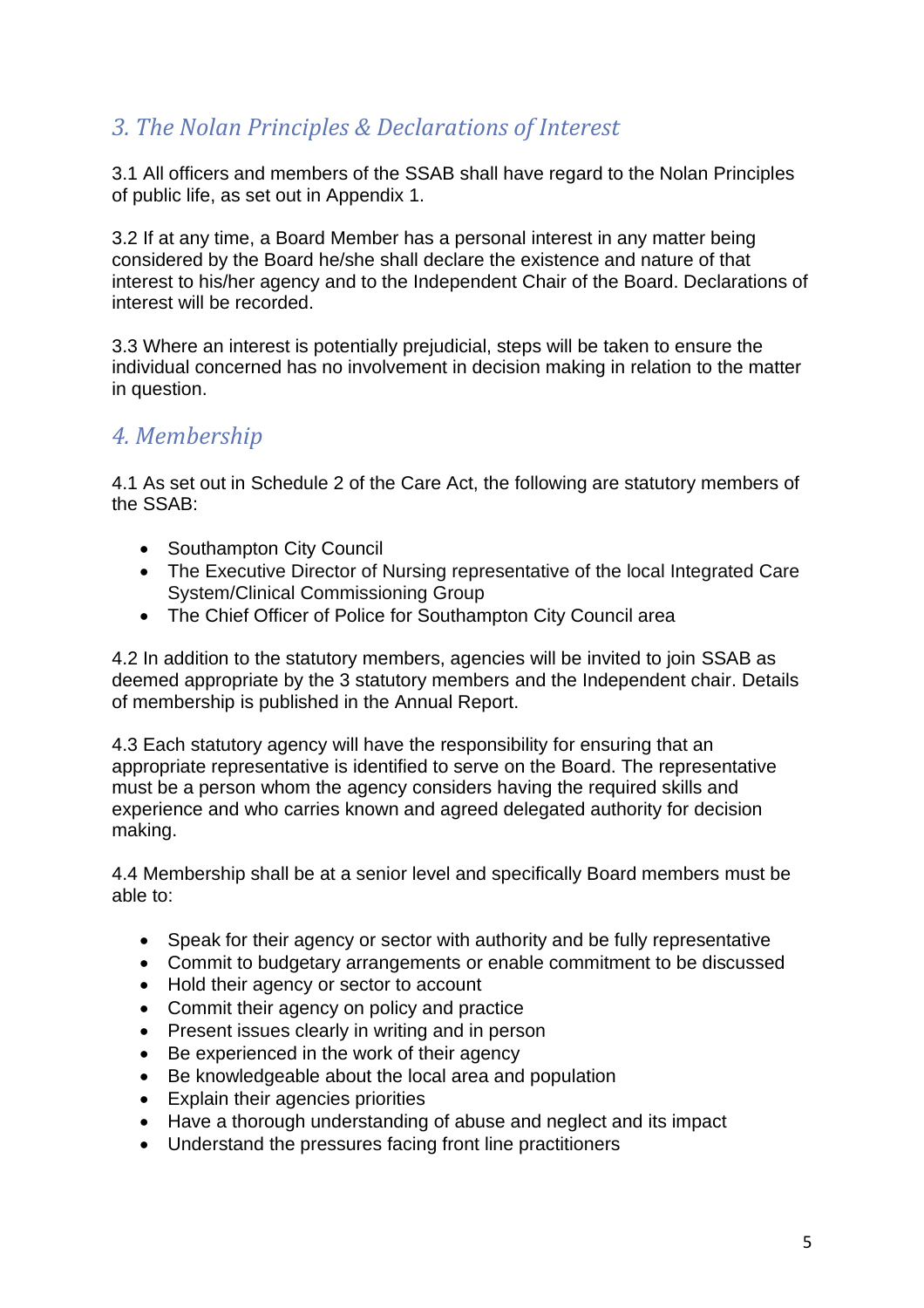4.5 Membership of the Board will be targeted to include all responsible and relevant agencies. Members may be invited to join the Board after consultation between statutory members. Where there are multiple agencies of a particular kind in the City such as health services or care providers etc., agencies may share representation by agreement with the Independent Chair and statutory members.

4.6 Board Membership can be found by agency, at Appendix 4.

## *5. Procedures*

5.1 The Board will meet at least four times per year in order to contract its business and extra-ordinary meetings may be held for particular purposes at the discretion of the Independent Chair.

5.2 The full Board will be independently chaired by the Independent Chair who will agree the agenda.

5.3 Attendance will be monitored and reported as part of the Annual Report. Any issues regarding agency attendance of agencies will be raised with that agency, by the Independent Chair.

5.4 Quoracy requires at least the three statutory members and three other agencies to be present and no decisions will be made without the meeting being quorate.

5.5 The minutes of Board meetings along with any meetings held on its behalf, will be entered as a permanent record, and submitted for approval at the next meeting.

5.6 The meetings of the Board will not be held in public. Bulletins containing information about the activities of the Board can be posted on the Board website at regular intervals.

5.7 In cases of urgency two representatives comprising of the Independent Chair and the Vice Chair, are enabled to take action on behalf of the Board, having taken appropriate advice, with any such action reported at the next Board meeting.

5.8 Where the Board has authorised the signature of a document, only the Independent Chair shall be authorised to sign that document on behalf of the Board.

5.9 All agendas, reports, other documents, and all proceedings of the Board shall be treated as confidential unless or until they are published or are authorised by the Independent Chair to be communicated.

# *6. The Role of The Independent Chair*

6.1 The Independent Chair shall be appointed by Southampton City Council's Chief Executive, following consultation with a panel of Board Members. The Independent Chair shall be in a paid position under contract. The Independent Chair does not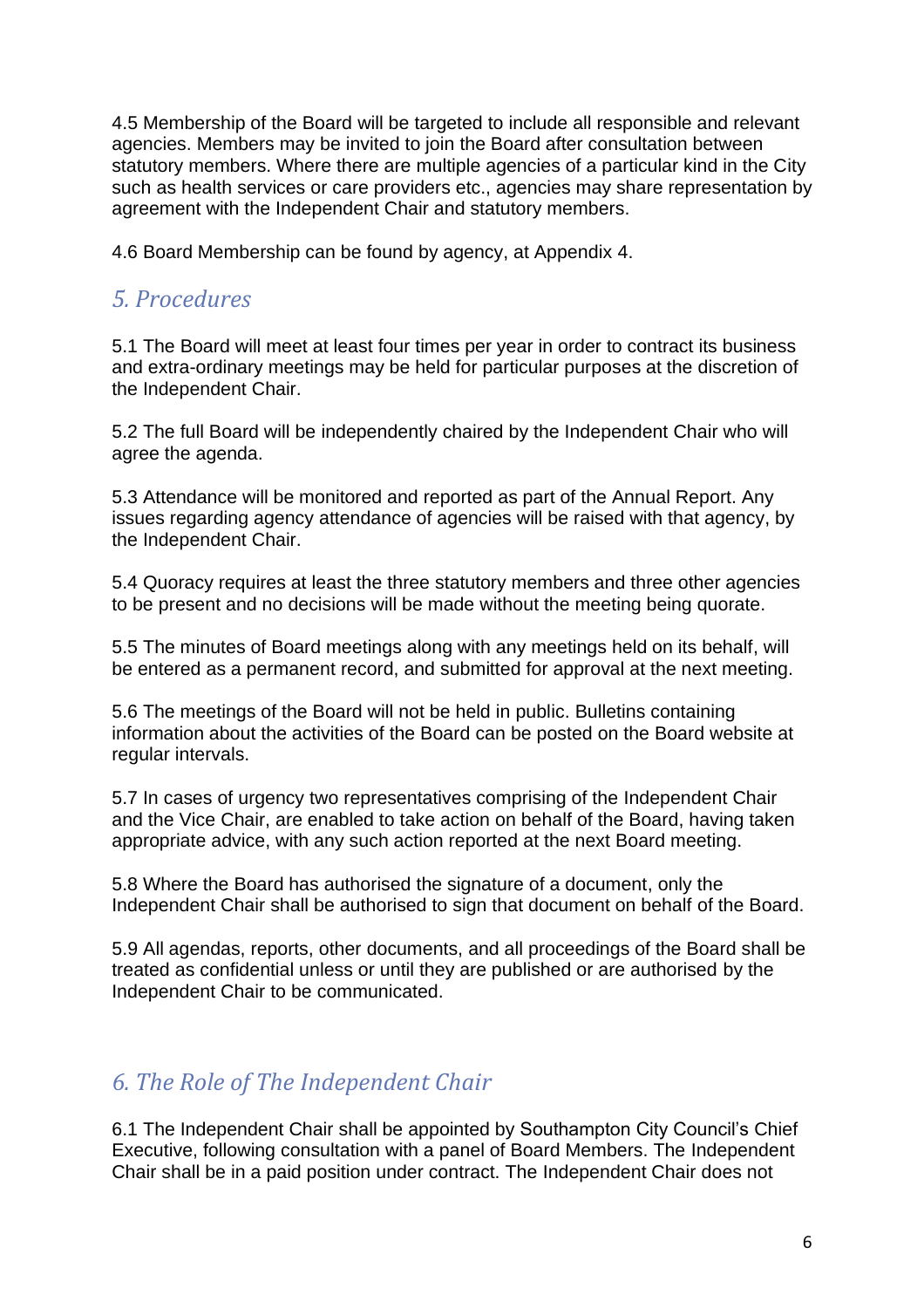report to the Director of Adult Social Services (DASS) or the Lead Member but should liaise with them and brief them on a quarterly basis. The Independent Chair is accountable for the effectiveness of their work and can be appraised by the Chief Executive, in connection to the scheme that appears in Appendix 5.

6.2 The Independent Chair will advocate on behalf of all agencies as well as discuss and consider their views equally.

6.3 Board Members shall nominate a Vice Chair from members.

6.4 The Independent Chair is responsible for chairing all main SSAB meetings. The Independent Chair will agree the agenda and the minutes. The Independent Chair will represent the Board at formal meetings.

6.5 The Independent Chair will receive recommendations from the Case Review Group about whether a SAR should be conducted, and the Independent Chair will decide on behalf of the Board, whether to proceed; whether to hold a discretionary SAR or whether not to proceed.

6.6 Southampton City Council CEO will consult with Board Members on the appointment of an Independent Chair, and with regard to effectiveness of the Chair's leadership, in accordance with a clear job description.

6.7 The Independent Chair will be supported by the Partnerships Manager in an advisory and administrative capacity. Practical support and administration will be provided by the Partnerships Management Team and the legal adviser to the Board.

6.9 The Independent Chair will aim in the first instance to resolve any complaints about the Board or its Subgroups, after which the Chair can refer any complaint to the relevant organisation.

## *7. Voting*

7.1 The Independent Chair shall seek at all times to ensure that the business of the Board is based on consensus between the constituent members. There may be exceptional instances when it becomes necessary to carry out a vote. The procedure is that a resolution may be put to the vote at the meeting and shall be determined by a majority of members present, provided that the three statutory members agree to this. Each statutory member will carry one vote and each agency will carry one vote. Where there may be more than one member representing an agency, they will need to reach a consensus about how to use their single vote. The method of voting shall be by a show of hands unless the meeting decides otherwise.

7.2 The decision of the Independent Chair as to the right of any person to vote shall be final.

7.3 A declaration by the Independent Chair, in the meeting minutes, that a vote has been carried, shall be conclusive evidence of the fact.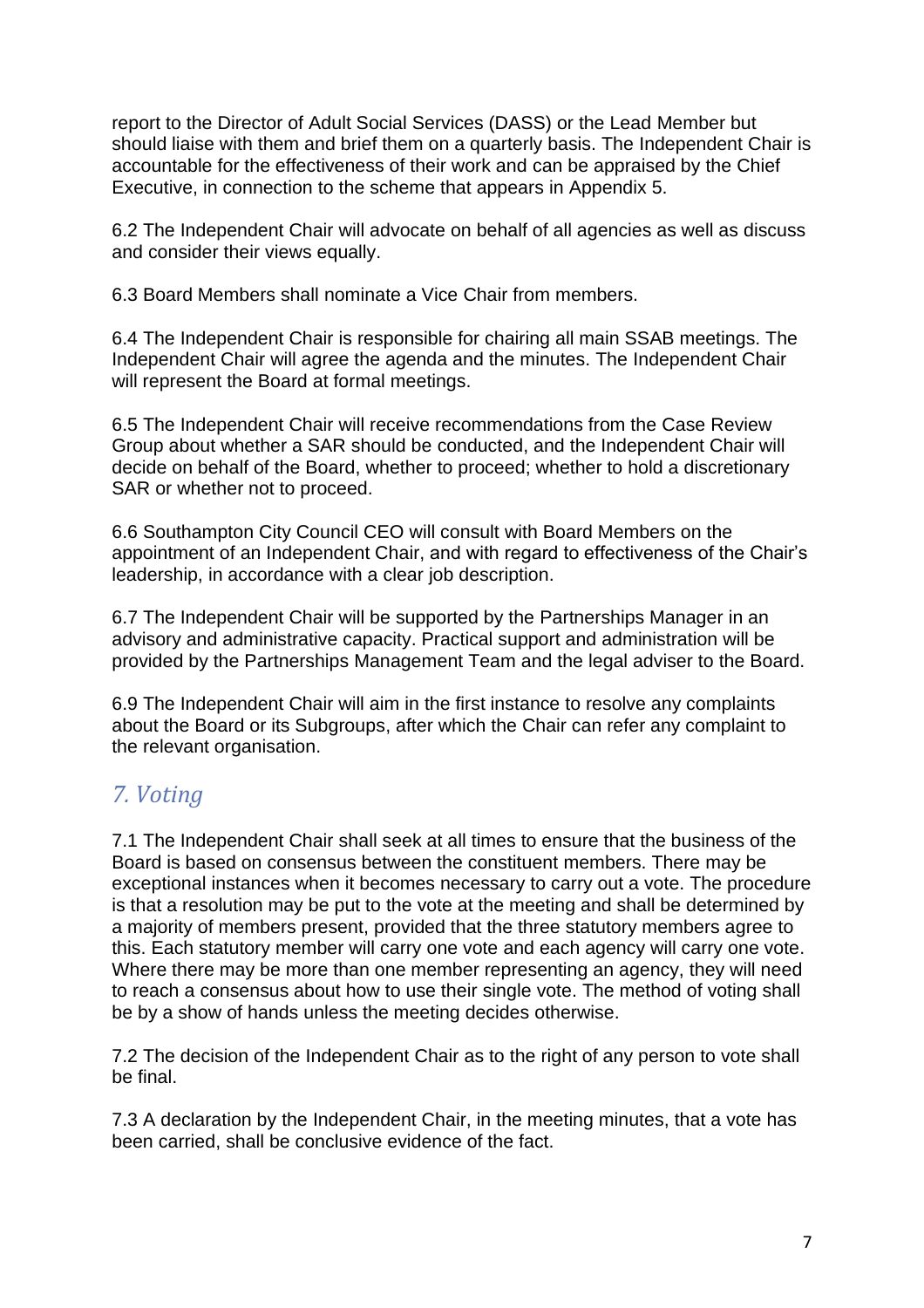7.4 Any representative dissenting from a vote carried by the Board shall be entitled to have their name recorded in the minutes.

7.5 All acts undertaken by a meeting of the Board, or by a person acting as their representative, will be regarded as valid.

#### *8. Structure*

8.1 The structure of the Board, its Executive Group, and its Sub-Groups together with Terms of reference, are set out in Appendices 2 and 3.

8.2 The Executive Group will comprise of the SSAB Independent Chair; the Director of Adult Social Care; Southampton District Commander, Hampshire Constabulary the Executive Director of Nursing, CCG/ICS, and the Partnerships Manager. Other SSAB partners may be invited as and when required.

8.3 The Group will meet four times a year and will require three statutory partners for quoracy.

8.4 The Group will be chaired by the Independent Chair and decide on routine business issues e.g., budget; Annual Report; agree the SSAB Agenda and will be advised on various updates, by the Partnerships Manager. The Executive Group will monitor progress of the delivery of the Strategy and the Business Plan.

8.5 SSAB Subgroup Chairs will all provide their annual Delivery Plans and a quarterly written update report to each Executive meeting, sharing progress against those Plans.

8.6 The Executive Group will receive progress reports on the management and deployment of SARS.

8.7 The Executive Group will receive any relevant 4LSAB updates from the 4LSAB Co-ordination Meeting and consider any local impact.

8.8 The Group will also make recommendations for decision making to the SSAB.

8.9 Each Subgroup will be chaired by a relevant statutory partner and considered acceptable by the Board, to enable connectivity; clear links and strong strategic leadership that is able to deliver the Sub-Group's Delivery Plan.

8.10 The allocation of any funds to any Sub-Group will be formally decided by the Board and Executive Group, and any such requests will require a formal proposal set out within a Board Paper. Sub-Groups have no delegated authority to bind the SSAB to any agreement.

8.11 Sub-Groups should agree a Vice Chair and operate with clear Terms of Reference, which can be annually reviewed and appear in Appendix 3. All Sub-Groups will report to the Board and their Delivery Plans will deliver against the objectives set out in the Safeguarding Adult Strategy and quarterly reporting will be made to the Board's Executive Group.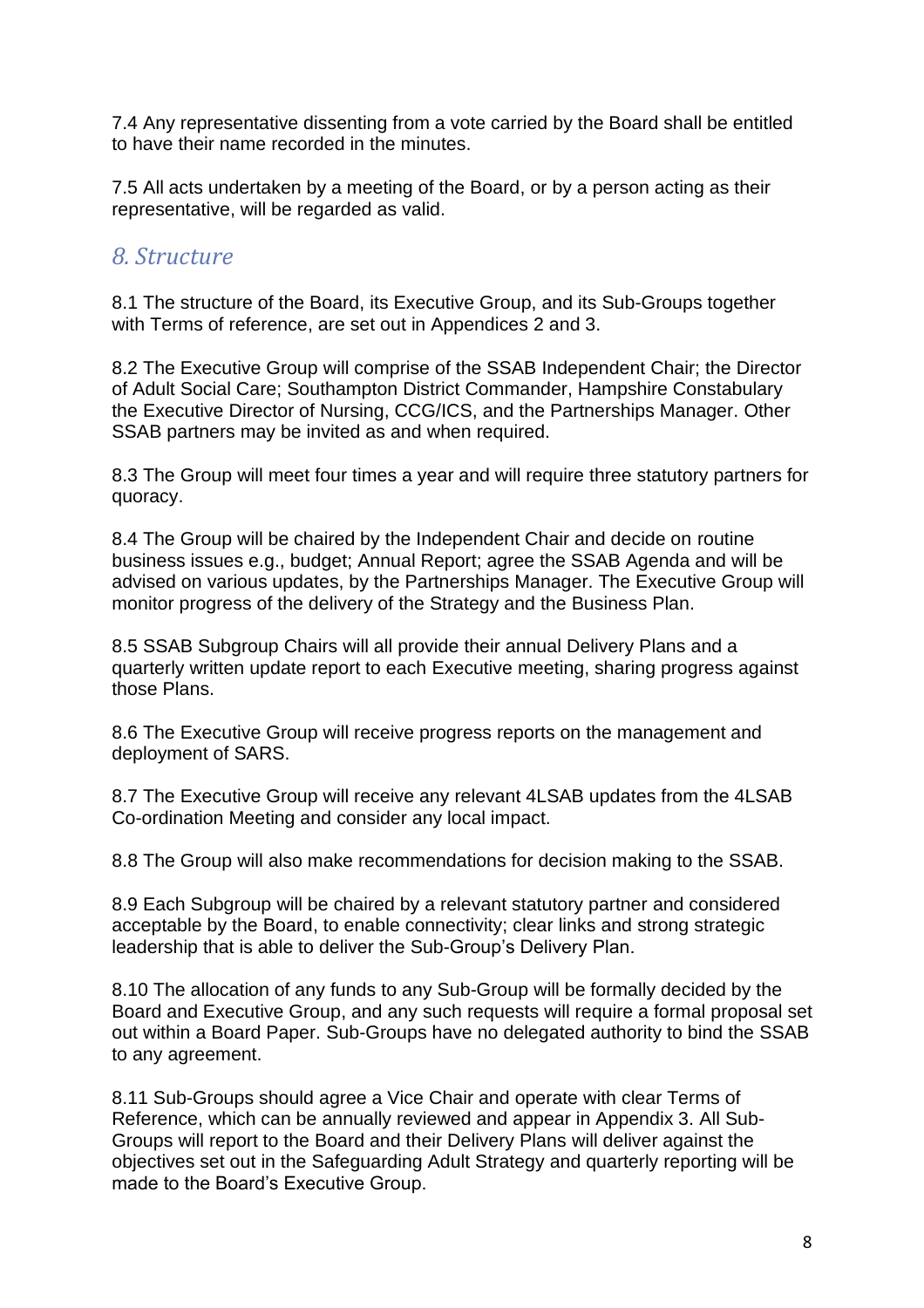8.12 The Board may agree additional task and finish or working groups to address particular priorities in the Strategic Plan or to address national initiatives.

8.13 A meeting of a Sub-Group requires at least four members, and it is expected that they will:

- attend a minimum of 75% of meetings and keep attendance records
- inform the Independent Chair in writing of an intent to resign, confirming a potential replacement and arrange any interim cover, where needed.
- appoint an appropriate substitute of equivalent seniority, if unable to attend a meeting
- have representatives of three statutory agencies in order to be quorate, without which decisions cannot be made.
- where quoracy is not achieved, the Partnerships Manager must be informed, who will inform the Independent Chair

#### *9. Advisers*

9.1 The Board will be advised by a Southampton City Council lawyer and the Partnerships Manager. The Independent Chair may also advise the Board and the Board may decide to introduce other advisors if deemed necessary.

## *10. Information Sharing and the Board's statutory powers*

10.1 The Care Act 2014 introduced a duty for Safeguarding Adults Boards, under section 44 (1), where the Board has the power under section 45 of the Care Act 2014, to request and obtain information from some person or agency in relation to a safeguarding concern. Where such a request is made by the SSAB, the person or agency must supply the information requested, if they are likely to have the information relevant to the board's functions (information requests can be about a person, or a function or activity that person engages in, or a person in respect of whom they exercise the function or activity).

10.2 The power of the SSAB to request information could be used when carrying out a Safeguarding Adults Review. However, this power can also be used as part of assisting an on-going safeguarding investigation, especially if there are issues about the need for disclosure of relevant information. The request formally places the person or agency it is made to, under a legal duty to disclose.

10.3 It is the Board that has the power to request disclosure and not Adult Social Care or any other agency.

## *11. The Southampton SAB Adult Safeguarding Strategy*

11.1 The Board will publish its strategic plan, known as the SSAB Adult Safeguarding Strategy, for a three-year period, which can be annually reviewed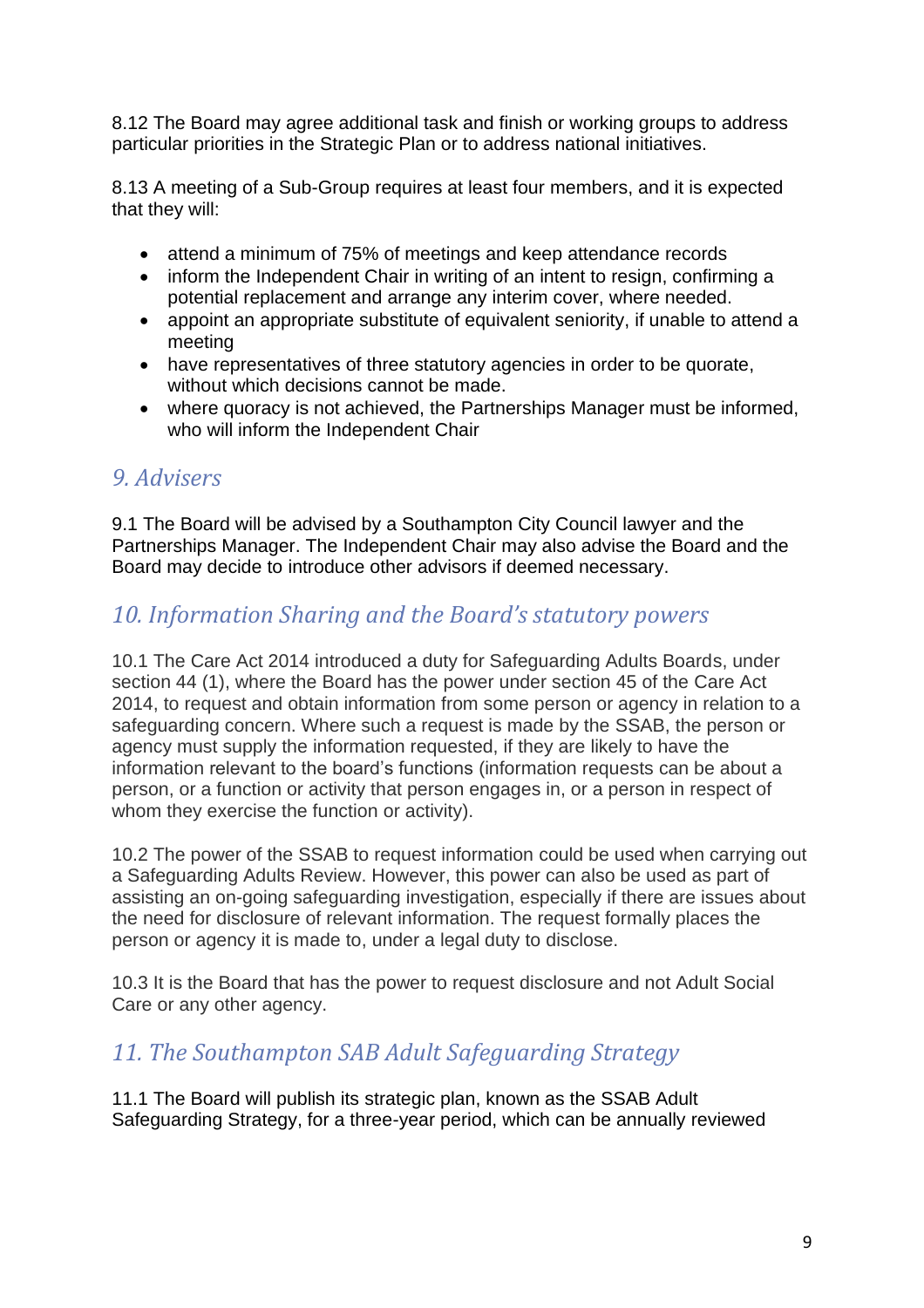11.2 The Strategy will address the aims and objectives of the safeguarding partnership and be supported by a Business Plan. The Sub-Group Delivery Plans will reflect the Business Plan's requirements, in order to implement the Strategy.

11.3 In preparing its Strategy, the SSAB will hold a public and partner consultation, (to include Healthwatch) in so far as it is feasible to do so, in the wake of any conflicting issues in our communities, and to facilitate the role that the local community has in the recognition and prevention of abuse and neglect.

# *12. Annual Report*

12.1 As soon as is feasible after the end of each financial year, the Board must publish an Annual Report, in accordance with national statutory guidance, setting out the effectiveness of adult safeguarding and promoting the welfare of adults at risk.

12.2 The Board will send a copy of the report to the Chief Executive and the Leader of Southampton City Council; the Police and Crime Commissioner of the whole or part of whose area is in Southampton City Council's area; the Chief Constable; Healthwatch; the Chair of the Health and Wellbeing Board; the Chair of the Health and Scrutiny Committee; the City Council's Adult Safeguarding Portfolio Holder; Chief Executives of all member agencies and any other party who may have an interest. It will also be published on the SSAB website.

#### *13. Finances*

13.1 The funding of the Board will be derived from annual contributions from mainly statutory partners who will contribute annually to an agreed payment level. Additionally, the Board may generate income from training activity.

13.2 The Budget will be agreed annually by the Board to a level sufficient to meet the agreed commitments, responsibilities, lawful duties, and its objectives.

13.3 The financial year will run from April to March the following year, with contributing partners making payment within three months of the beginning of the financial year, for which the contribution was invoiced.

13.4 Southampton City Council on behalf of the Board will act as the accountable and host body and administer the budget and costs, on the clear understanding that money held, is done so on behalf of the partnership, and must never be used by the City Council for its own causes. Agreement by the funding agencies will be sought on how any under spend or projected over-spend should be managed. The budget will be monitored by the Executive Group and the Independent Chair. Periodic independent audits of the budget, along with any exceptions, will be reported to the Board by the Partnerships Manager, and the Board will remain responsible for all decisions in relation to the budget.

13.5 Board financial support will be reviewed each financial year and requests to statutory partners a funding review, will be made if there is a need to do so, particularly in order to maintain the Boards' lawful compliance with its duties, as set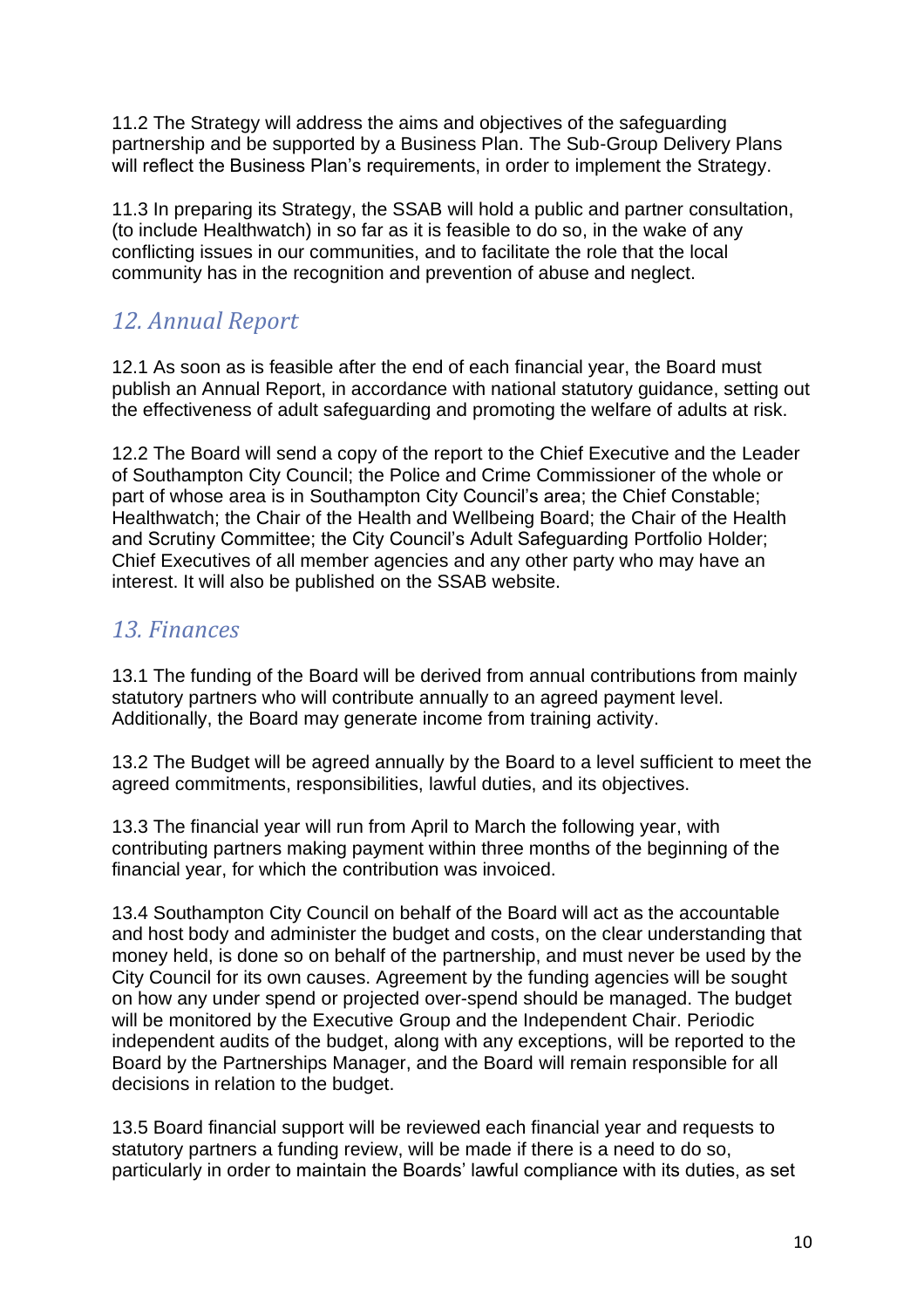out in s43 of the Care Act 2014.The Board must be financially maintained by its statutory/funding members.

#### *14. Disputes*

14.1 If there is a dispute between Board members, the following resolution procedures will apply:

14.2 Within 28 days of the Board determining that a dispute exists, the Independent Chair, in consultation with the Director of Adult Social Care, will convene a joint meeting of the parties in dispute. This should take place as soon as is reasonably practicable and at least within three months. The Independent Chair will chair the meeting and the agenda will be jointly agreed by all parties, the aim being for both parties to agree a formula for resolving the dispute or agree the issues that separate them and possible ways forward.

14.3 Where there is no agreement, either party may suggest to the Independent Chair that an independent mediator be appointed to resolve the dispute. Such a course of action requires the agreement of Board members. If this cannot be agreed within 28 days the Independent Chair, in consultation and agreement with the Director of Adult Social Care, may refer the dispute to the Chartered Institute for Arbitrators.

14.4 If there is a dispute between a Board member and the Independent Chair, a similar dispute resolution procedure will apply. The Director of Adult Social Care, with the agreement of the Board, will convene a joint meeting of the parties in dispute, within the above timescales and with the same aims. Where there is no agreement either party may suggest to the Director of Adult Social Care that an independent mediator be appointed. If members cannot agree this within 28 days, the Director of Adult Social Care, in consultation with the Chief Executive may refer the dispute to the Chartered Institute for Arbitrators to be resolved.

14.5 If there is a dispute between the Independent Chair and the Director of Adult Social Care, with the agreement of the Board, the remaining two statutory partners will convene a joint meeting of the parties in dispute, within the above timescales and with the same aims. Where there is no agreement the statutory partners may suggest to the Chief Executive of Southampton City Council, that an independent mediator be appointed. If members cannot agree this within 28 days, the two statutory partners, in consultation with the Chief Executive, may refer the dispute to the Chartered Institute for Arbitrators to be resolved.

## *15. Data Protection and Freedom of Information Act*

15.1 The Board members shall adhere to the provisions of General Data Protection Regulation 2018 (GDPR) as well as their own internal procedures in relation to the exchange of information and where they exist will comply with the provisions of any data sharing agreements.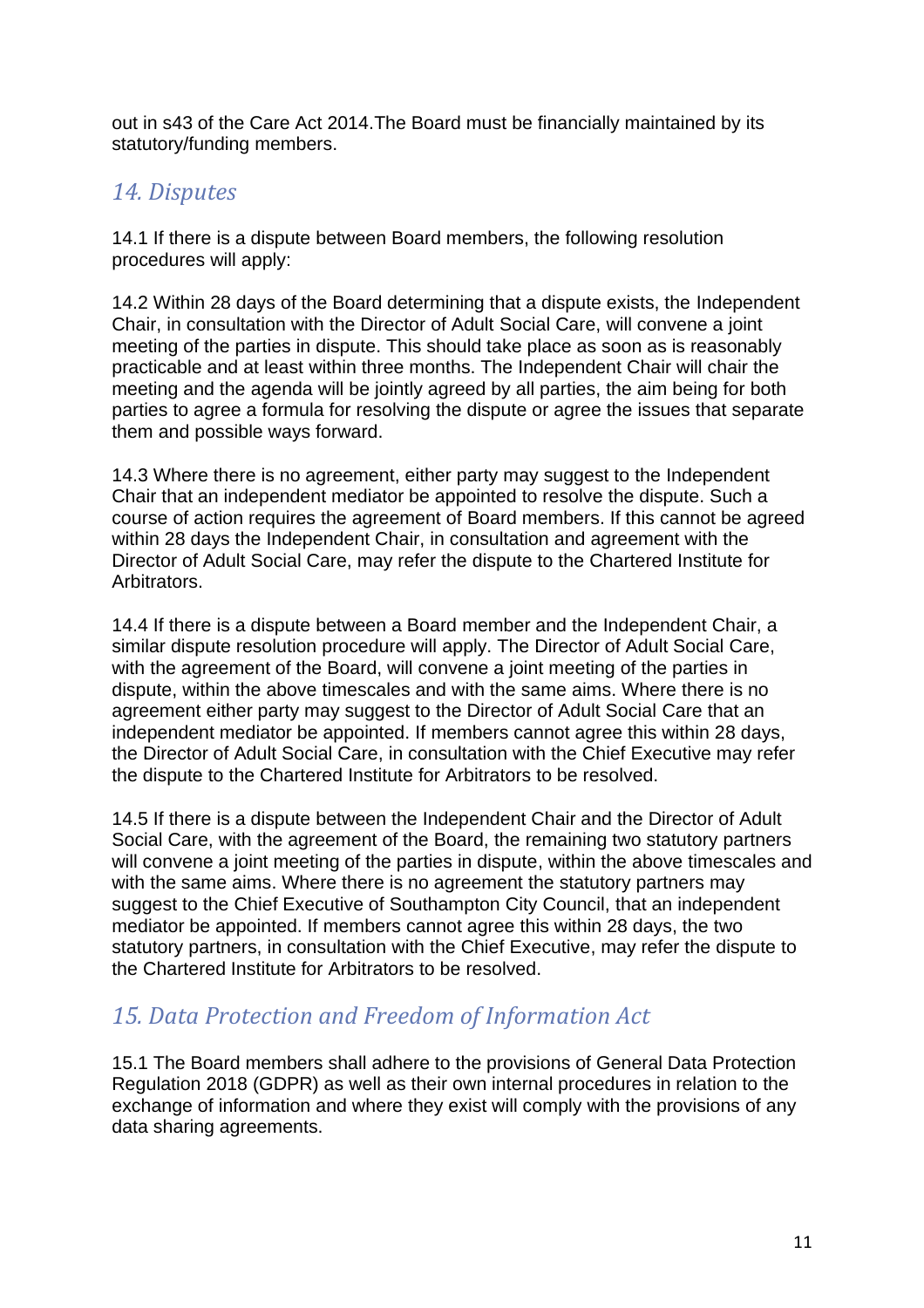15.2 Under the GDPR all Data Controllers must have a legal basis to collect, store and use personal data and consent is one basis. Where Consent is sought it must be valid under the terms of the GDPR. This includes families involved in Safeguarding Adult Reviews.

15.4 'Personal data' includes personal details such as telephone numbers, email addresses, bank account details, internet protocol addresses, health records, social information etc. This type of information could be stored in emails, spreadsheets, databases, invoices, or contact lists.

15.6 Based on the provisions of GDPR, the SSAB is expected to keep detailed records of its data processing methods for potential inspection. Failure to do so, could result in a heavy fine.

15.7 For the avoidance of doubt Safeguarding Adults Boards are not Public Authorities to which the Freedom of Information Act applies and requests for information will be referred back to individual participating agencies.

15.8 More information on GDPR and FOI is available from https://ico.org.uk/.

#### *16. Constitutional Review*

16.1 This document will be reviewed every two years by the SSAB, and any suggested amendments will be put to the following Board meeting for consideration/approval.

#### *Appendix 1 - The Nolan Principles*

**Selflessness -** To serve only the public interest and never improperly confer an advantage or disadvantage on any person.

**Integrity -** Not to place themselves in situations where their integrity may be questioned, should not behave improperly and should on all occasions avoid the appearance of such behaviour.

**Objectivity -** Make decisions on merit, including when making appointments, awarding contracts, or recommending individuals for rewards or benefits.

**Accountability -** To be accountable to the public for their actions and the manner in which they carry out their responsibilities and should co-operate fully and honestly with any scrutiny appropriate to their Office.

**Openness -** To be as open as possible about their actions and those of the Council and should be prepared to give reasons for those actions.

**Honesty -** Not to place themselves in situations where their honesty may be questioned, should not behave improperly and should, on all occasions, avoid the appearance of such behaviour.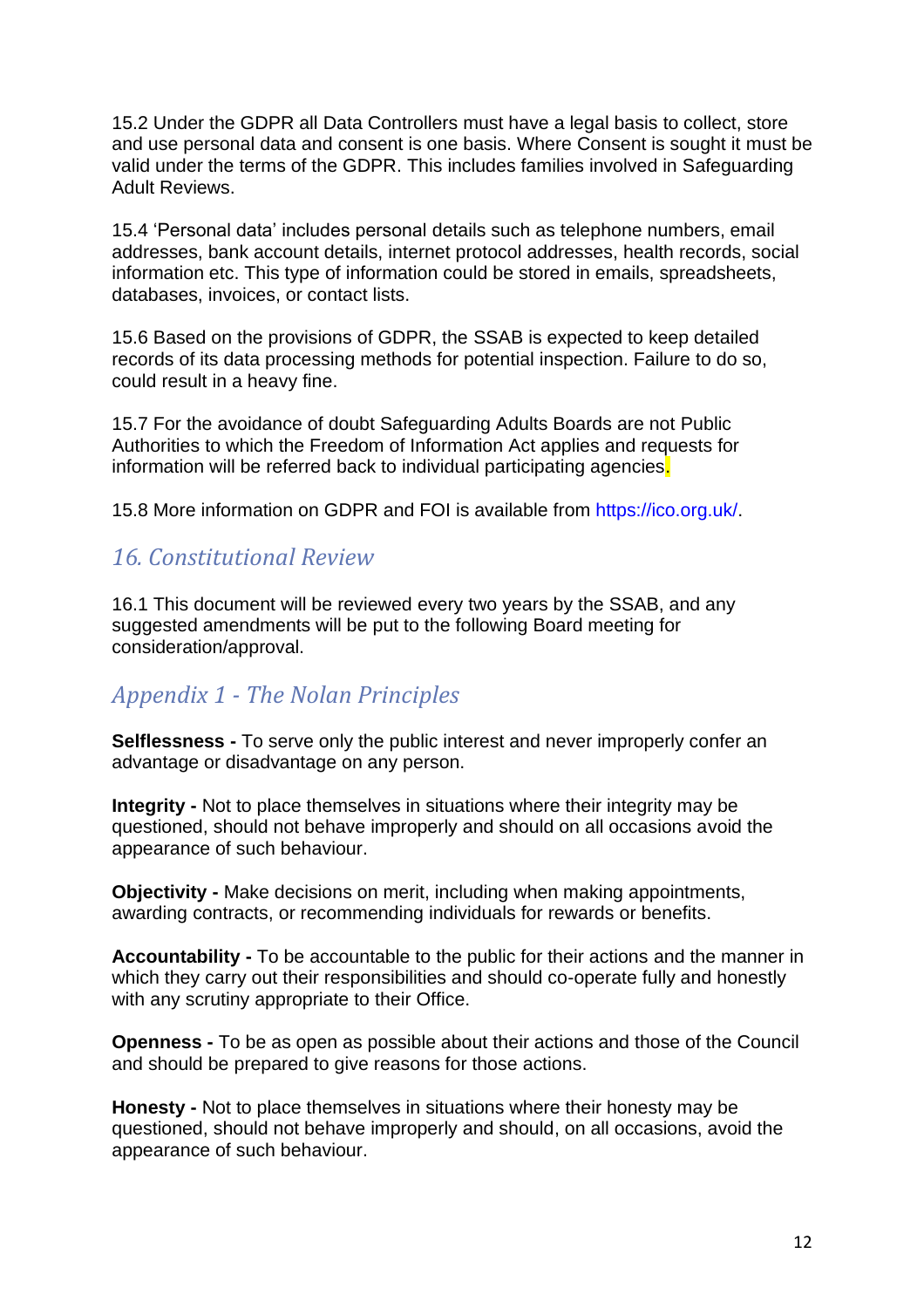**Leadership -** Should promote and support these principles by leadership and by example and should always act in a way that secures or preserves public confidence.

#### *Appendix 2 – Board Structure*



# *Appendix 3 - Terms of Reference (TOR) Sub-Groups*

All SSAB Sub-Groups have TORs that are relevant to the specific remit for that Group. The TOR can be reviewed annually by the Group Chair, who will make recommendations to the Board's Executive for any amends.



# *Appendix 4 – Membership*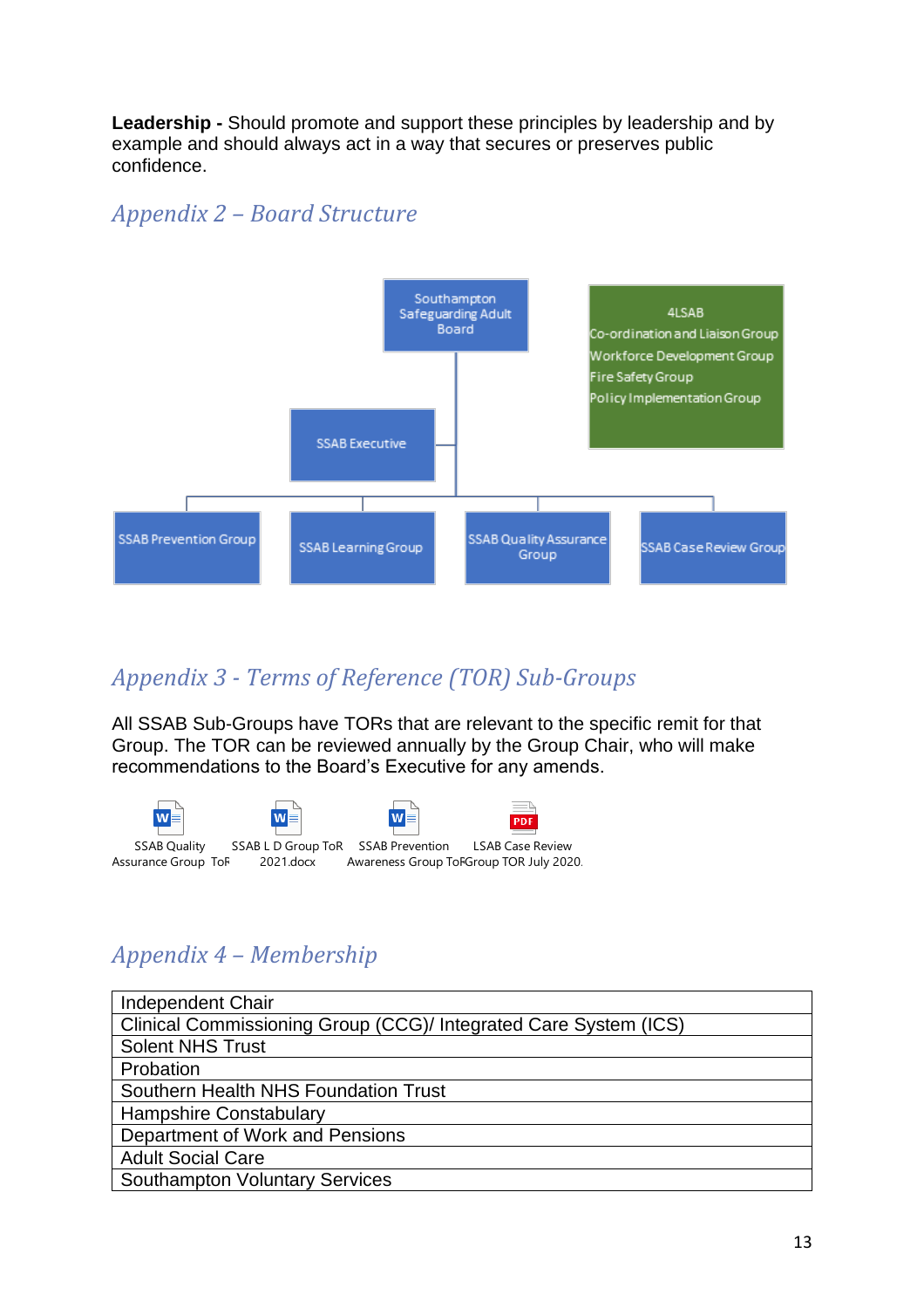| Hampshire Fire & Rescue Services                                              |
|-------------------------------------------------------------------------------|
| Care Quality Commissions (CQC)                                                |
| Lead Member (Cllr)                                                            |
| University Hospitals Southampton Foundation Trust (UHSFT)                     |
| <b>Public Health</b>                                                          |
| <b>Legal Services</b>                                                         |
| Lay Members                                                                   |
| <b>South Central Ambulance Service</b>                                        |
| Hampshire Isle of Wight CRC (Hampshire Isle of Wight Community Rehabilitation |
| Company                                                                       |
| Voiceability                                                                  |

# *Appendix 5 – Appraisal for The Independent Chair*

It is important that the Independent Chair works within a framework which supports effective partnership working. The Independent Chair will be subject to an annual appraisal, carried out by the Director of Adult Social Services (DASS), unless there is a dispute in process, in which case the Chief Executive will decide on an appropriate appraiser. A report will be sent to the Chief Executive, who will meet with the Independent Chair in order to discuss the report and ensure that it is formally approved.

The following sets out an outline of areas where the Chair can expect to demonstrate effective operation of the board:

#### **1)Effective functioning of the SSAB**

#### *Examples:*

*Governance arrangements in place that support SSAB activity e.g., an agreed Constitution; there is a focused vision and strategy in place, with clear aims and objectives; sub-group delivery plans are in place and are being monitored for progress; the Chair has a dialogue with the City Council Chief Executive on a regular basis and regularly meets with statutory partners; there is connectivity with other relevant Boards; the Chair provides an Annual Report and fully participates in local governance arrangements, meeting regularly the DASS, NHS Executives and the Police Commander (or their representatives); the Annual Report is submitted to the City Council Chief Executive; the Leader of the Council; local authority, the Police and Crime Commissioner; The Chair of the Health and Wellbeing Board; The Chair of the Scrutiny Overview Committee; NHS Executives and Healthwatch; SSAB can demonstrate that experts by experience contribute to the development of multiagency safeguarding policy and procedure and learning.*

#### **2) SSAB has in effective monitoring and reporting systems in place with its Sub-Groups**

#### *Examples:*

*All Sub-Groups have appropriate membership and an appointed Chair; Groups meet regularly, develop a delivery plan aligned with the SSAB Business Plan, which is in turn aligned with the Aims and Objectives of the SSAB Strategy and report their progress, quarterly or as required, to the Executive Group.*